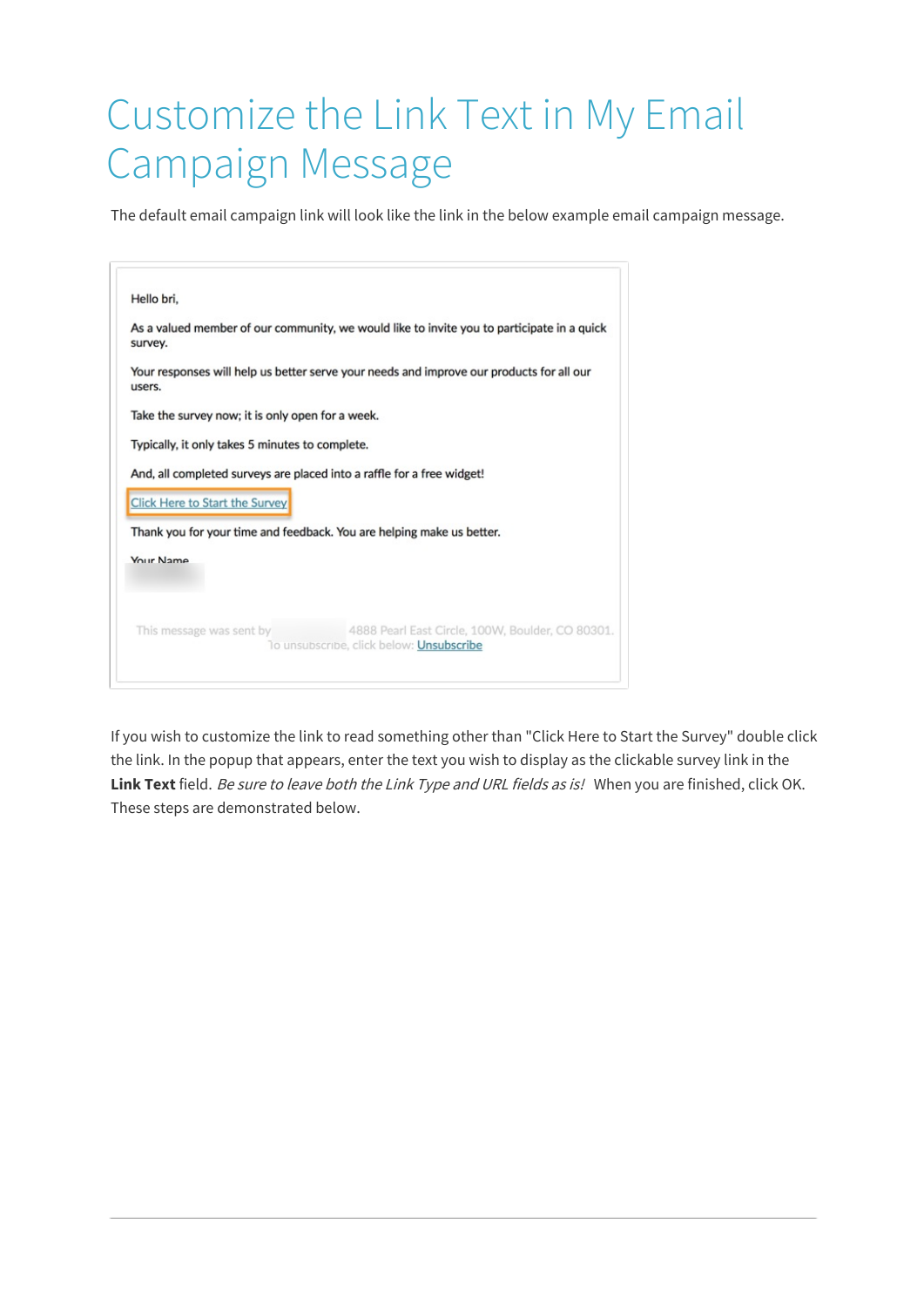| Messi            | STYLE & PREVIEW PLAIN-TEXT BACKUP<br>MESSAGE                          |                                                                                                                                                                                                                                                                                                                                | <b>O</b> NEED HELP? |
|------------------|-----------------------------------------------------------------------|--------------------------------------------------------------------------------------------------------------------------------------------------------------------------------------------------------------------------------------------------------------------------------------------------------------------------------|---------------------|
| :ount(")         |                                                                       |                                                                                                                                                                                                                                                                                                                                |                     |
| <b>Irvey Res</b> | Message Body                                                          |                                                                                                                                                                                                                                                                                                                                |                     |
| »: surveys       | [account("organization name")] needs your feedback!<br>Subject        |                                                                                                                                                                                                                                                                                                                                |                     |
| $t:$ Link        |                                                                       | Reply to<br>$\times$<br>surveys@:<br>om                                                                                                                                                                                                                                                                                        |                     |
| Link Info        | Target                                                                |                                                                                                                                                                                                                                                                                                                                |                     |
|                  |                                                                       | $\mathbb{H}$ + + $\mathbb{E}$ + $\mathbb{H}$ + $\mathbb{R}$ + $\mathbb{H}$ + $\mathbb{R}$ + $\mathbb{H}$ + $\mathbb{H}$ + $\mathbb{H}$ + $\mathbb{H}$ + $\mathbb{H}$ + $\mathbb{H}$ + $\mathbb{H}$ + $\mathbb{H}$ + $\mathbb{H}$ + $\mathbb{H}$ + $\mathbb{H}$ + $\mathbb{H}$ + $\mathbb{H}$ + $\mathbb{H}$ +<br>Merge Codes - |                     |
| Link Type<br>URL | ٠                                                                     |                                                                                                                                                                                                                                                                                                                                |                     |
| Link Text        |                                                                       |                                                                                                                                                                                                                                                                                                                                |                     |
| TGet sta         |                                                                       | uld like to invite you to participate in a quick survey.                                                                                                                                                                                                                                                                       |                     |
| <b>URL</b>       |                                                                       | eeds and improve our products for all our users.                                                                                                                                                                                                                                                                               |                     |
|                  | [invite(survey_link)]                                                 |                                                                                                                                                                                                                                                                                                                                |                     |
|                  |                                                                       |                                                                                                                                                                                                                                                                                                                                |                     |
|                  |                                                                       |                                                                                                                                                                                                                                                                                                                                |                     |
|                  |                                                                       |                                                                                                                                                                                                                                                                                                                                |                     |
|                  | OK<br>Cancel                                                          | ffle for a free widget!                                                                                                                                                                                                                                                                                                        |                     |
|                  |                                                                       |                                                                                                                                                                                                                                                                                                                                |                     |
|                  | <b>Click Here to Start the Survey</b>                                 |                                                                                                                                                                                                                                                                                                                                |                     |
|                  | Thank you for your time and feedback. You are helping make us better. |                                                                                                                                                                                                                                                                                                                                |                     |
|                  |                                                                       |                                                                                                                                                                                                                                                                                                                                |                     |
|                  | Your Name                                                             |                                                                                                                                                                                                                                                                                                                                |                     |
|                  | [account("organization name")]                                        |                                                                                                                                                                                                                                                                                                                                |                     |

## What About My Plain-Text Backup Survey Link?

You may have noticed that the survey link in the Plain Text Backup message does not reflect the customizations you made on the Message tab. This is because plain-text emails do not support hyperlinks.

Do not edit the survey link merge code ( **[invite(survey\_link)])** in your plain-text backup message. Doing so will prevent recipients who only allow plain-text messages from getting to your survey.